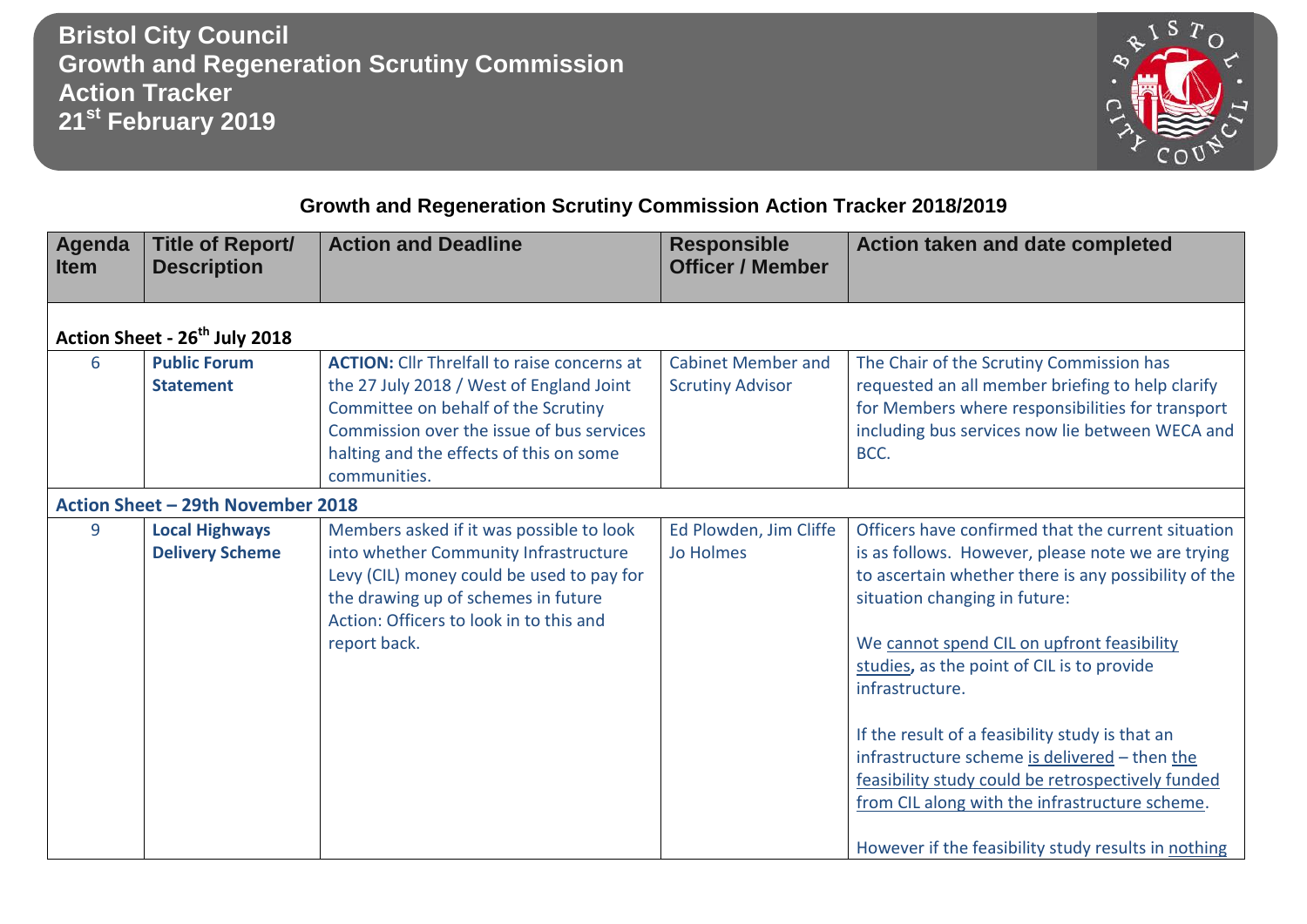| <b>Agenda</b><br><b>Item</b> | <b>Title of Report/</b><br><b>Description</b> | <b>Action and Deadline</b>                                                                                                                                                                                                                                                                                                                               | <b>Responsible</b><br><b>Officer / Member</b> | Action taken and date completed                                                                                                                                                                                                                                                                                                                                                                                                                                                                                                                                              |
|------------------------------|-----------------------------------------------|----------------------------------------------------------------------------------------------------------------------------------------------------------------------------------------------------------------------------------------------------------------------------------------------------------------------------------------------------------|-----------------------------------------------|------------------------------------------------------------------------------------------------------------------------------------------------------------------------------------------------------------------------------------------------------------------------------------------------------------------------------------------------------------------------------------------------------------------------------------------------------------------------------------------------------------------------------------------------------------------------------|
|                              |                                               | Officers to provide an up-date in January<br>2019 on the following points:<br>• How the recruitment was progressing<br>How web design process was<br>progressing<br>• How the processes for Area<br>Committees are progressing and<br>whether they are on schedule                                                                                       |                                               | being done because it is not feasible to do so -<br>the CIL cannot be applied to it - because no<br>infrastructure is provided.<br>Officers have reported: "the 2019 Area<br>Committee process has been defined and agreed<br>and the adapted timeline is now published.<br>Councillors and communities have a time table<br>and we will deliver to that published timetable".<br>Further to this, Members were sent a<br>comprehensive email up-date on 08/02/19.                                                                                                           |
| 10                           | <b>Bristol Harbour</b><br><b>Review</b>       | Officers to provide Members with further<br>information about how and what costs<br>savings could be achieved via increased<br>licence fees.<br>Forthcoming Harbour Consultation: It was<br>agreed that Members would be kept<br>informed with the consultation process<br>and said they would send the draft<br>consultation to them when it was ready. | Gemma Dando /<br><b>Penny Fell</b>            | Work is in hand to interrogate this both as part of<br>the overall planned Harbour Review and a full<br>review of the relevant budget heads to achieve a<br>sharpened commercial focus.<br>The Director: Commercialisation and Citizens is<br>undertaking a programme of meetings with key<br>Harbour stakeholders and to that end is attending<br>the Harbour Forum on 13 February 2019 - a<br>phased consultation with all relevant parties will<br>be undertaken thereafter and members will be<br>kept informed of meeting and event dates and<br>attendees accordingly. |
|                              |                                               | It was agreed that this item would come<br>back to the Commission again before it<br>went to Cabinet in May or June 2019. An<br>agreement to be made when in 2019 is                                                                                                                                                                                     |                                               | Members and officers to discuss and agree when<br>the Harbour Review will be re-scheduled to<br>return to a scrutiny commission meeting.                                                                                                                                                                                                                                                                                                                                                                                                                                     |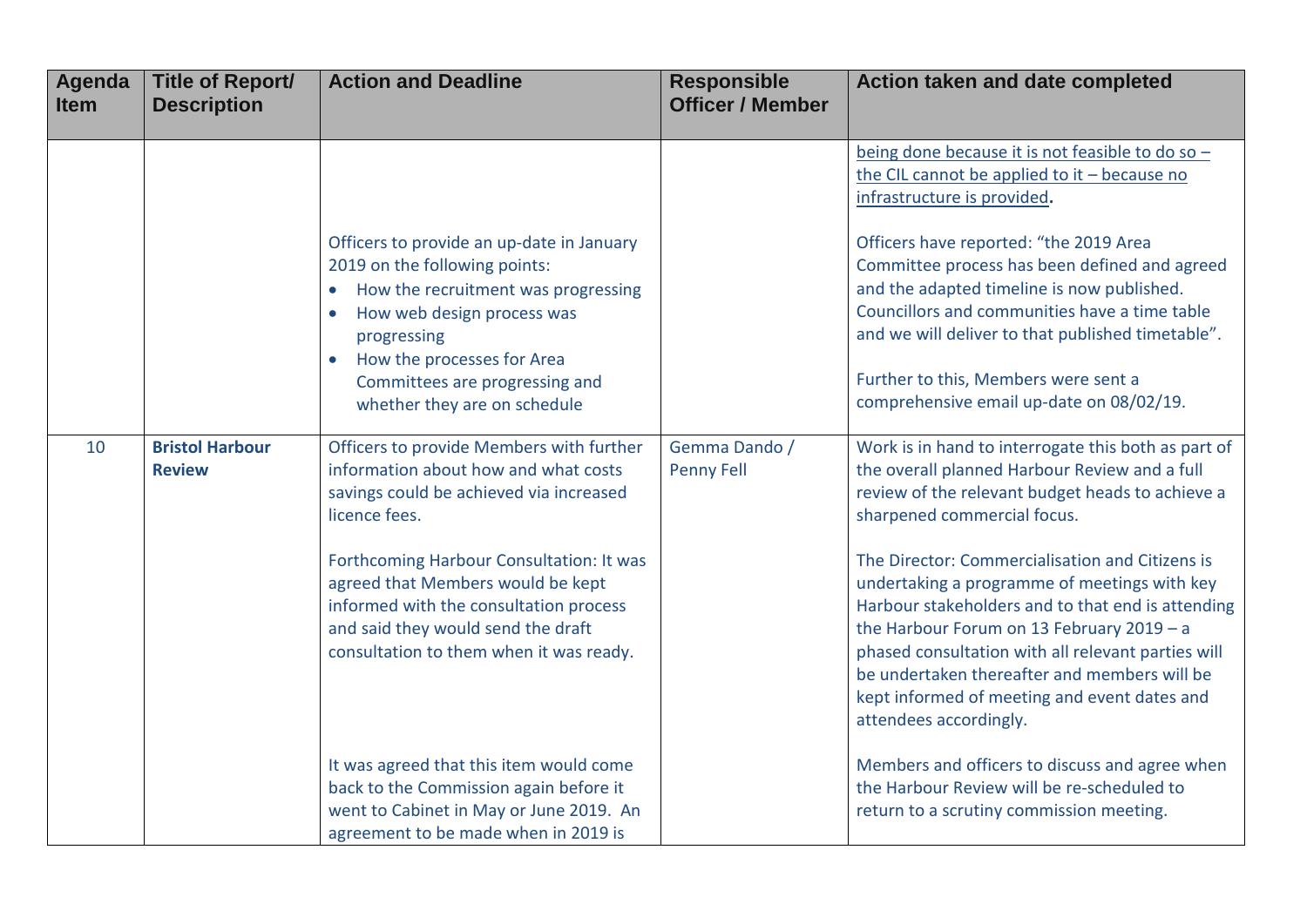| <b>Agenda</b><br><b>Item</b> | <b>Title of Report/</b><br><b>Description</b>                                   | <b>Action and Deadline</b>                                                                                                                                                                                                                                                                                                                                                       | <b>Responsible</b><br><b>Officer / Member</b>                    | Action taken and date completed                                                                                                                                                                                                                                                                                                                                                                                                                                                                                                                                                                                                                                                                                                         |
|------------------------------|---------------------------------------------------------------------------------|----------------------------------------------------------------------------------------------------------------------------------------------------------------------------------------------------------------------------------------------------------------------------------------------------------------------------------------------------------------------------------|------------------------------------------------------------------|-----------------------------------------------------------------------------------------------------------------------------------------------------------------------------------------------------------------------------------------------------------------------------------------------------------------------------------------------------------------------------------------------------------------------------------------------------------------------------------------------------------------------------------------------------------------------------------------------------------------------------------------------------------------------------------------------------------------------------------------|
|                              |                                                                                 | most appropriate.                                                                                                                                                                                                                                                                                                                                                                |                                                                  |                                                                                                                                                                                                                                                                                                                                                                                                                                                                                                                                                                                                                                                                                                                                         |
| 11                           | <b>Quarterly</b><br><b>Performance</b><br><b>Progress Report</b><br>(Quarter 2) | Increasing the number of affordable<br>homes delivered in Bristol: A Member<br>asked if the figure for this year was likely<br>to be lower than last year instead of more.<br>Officers said that BCC are still projecting to<br>exceed the Affordable Housing target of<br>240 units. The Chair asked that Members<br>were provided with further information on<br>this.         | Kate Cole / Mark<br>Wakefield (to forward<br>on where necessary) | To give Members confidence that the overall AH<br>target will be met this year please note the<br>following schemes will deliver in Q3 and Q4:<br>Schemes in Q3 Bowmead Extra Care Housing<br>(ECH) 60 Affordable Rent (AR), Cold Harbour ECH<br>40 AR, Guildford Road 5 Social Rent (SR),<br>Monsdale Rd 14 AH, White Hart public house 14<br>AR, Marksbury Rd 3 SR, Malago Rd 6 SR, St<br>Matthias Campus 11 SR.<br>Then followed by these schemes in Q4: Filwood<br>Park 26 Shared Ownership, Marksbury Rd 17 SR,<br>Malago Rise 4 SR, St Matthias 4 SR.<br>Affordable rent is where rent is below the Local<br>Housing Allowance (LHA) inclusive of service<br>charge."<br>This information was emailed to Members on<br>20/11/2018 |
|                              |                                                                                 | Members were pleased to see that figures<br>show an increase in the number of<br>passenger journeys on buses. However,<br>one Member said it would be useful to<br>compare bus usage figures with the<br>available 'capacity' figures and asked if the<br>data was available on this? ACTION:<br>Officers to look into this and see if the<br>data is available and report back. | <b>Transport Officers</b>                                        | Officer response: It is possible to provide this<br>information however it would take a lot of work<br>and officer time as officers would need to work<br>out how many journeys there are on each service<br>each day, how many seats there are on the bus<br>(we have a number of different vehicle sizes) and<br>then try and calculate this figure. If there is a<br>specific question the councillor would like answer<br>to we can try and provide some information on<br>this.                                                                                                                                                                                                                                                    |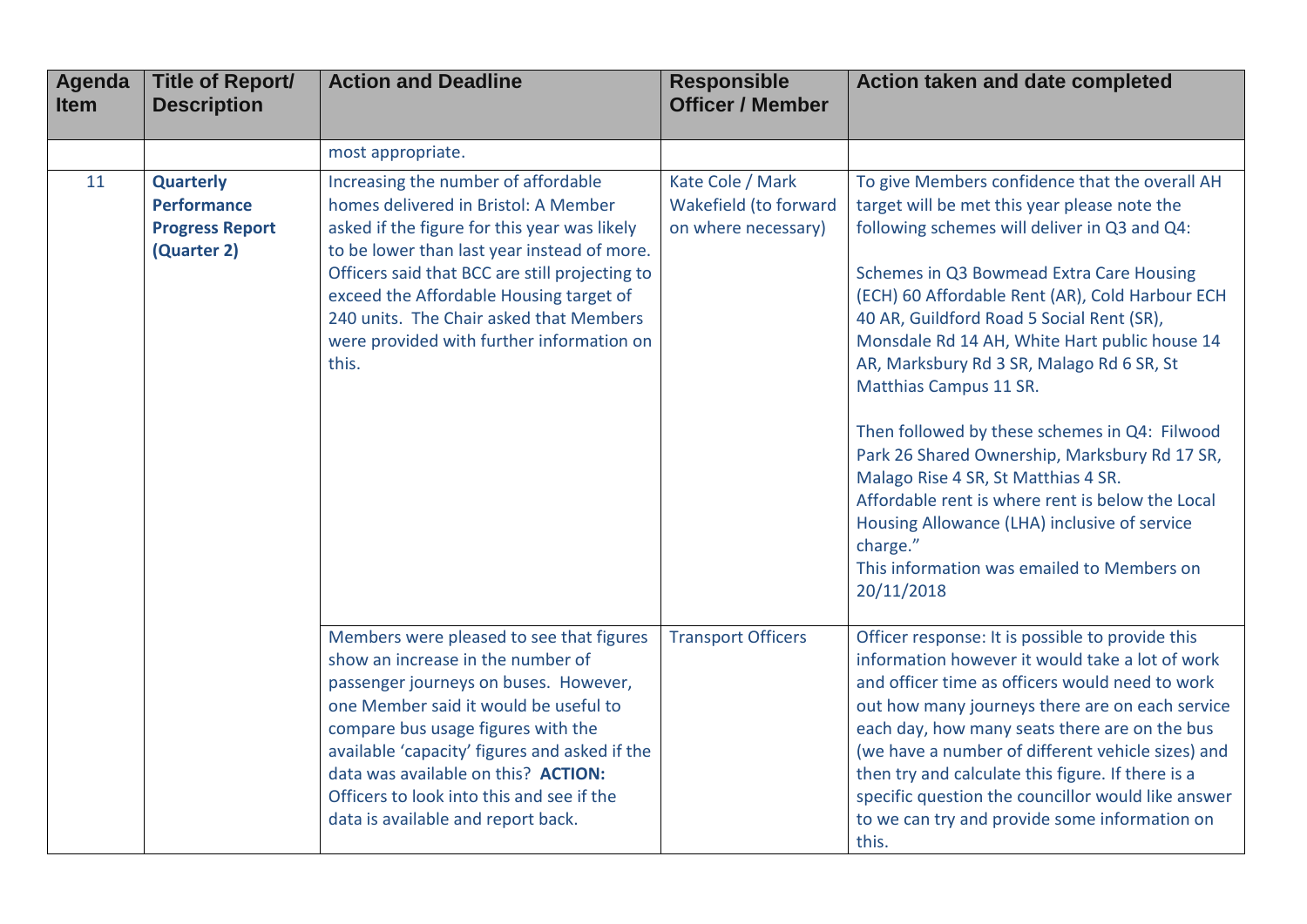| <b>Agenda</b><br><b>Item</b> | <b>Title of Report/</b><br><b>Description</b>                                   | <b>Action and Deadline</b>                                                                                                                                                                                                                                                                                                                                                               | <b>Responsible</b><br><b>Officer / Member</b>                    | Action taken and date completed                                                                                             |
|------------------------------|---------------------------------------------------------------------------------|------------------------------------------------------------------------------------------------------------------------------------------------------------------------------------------------------------------------------------------------------------------------------------------------------------------------------------------------------------------------------------------|------------------------------------------------------------------|-----------------------------------------------------------------------------------------------------------------------------|
|                              |                                                                                 |                                                                                                                                                                                                                                                                                                                                                                                          |                                                                  |                                                                                                                             |
|                              | <b>Quarterly</b><br><b>Performance</b><br><b>Progress Report</b><br>(Quarter 2) | (DGR120) Members queried why the<br>number of people 'seriously injured' and<br>the number of people 'killed' were both<br>grouped under the same indicator. They<br>asked if it was possible to look at this<br>particular data set going back about 10<br>years or so, so that comparisons could be<br>made. Officers to look into separating the<br>two indicators and also to see if | Kate Cole / Mark<br>Wakefield (to forward<br>on where necessary) | Please see the information appended to the end<br>of this Action Sheet which contains a reply and<br>up-date from officers. |
| 13                           | <b>City Leap Project</b>                                                        | comparable data is available.<br>The Chair asked if it was possible for<br>Members to have the slides they were<br>being shown. Officers to double check<br>with Legal about sending the slides to<br>Members.                                                                                                                                                                           | Gemma Dando /<br>David White                                     | The presentation slides were sent to Commission<br>Members on the 20 <sup>th</sup> December 2018.                           |
|                              |                                                                                 | Officers agreed to bring this item back to<br>scrutiny before it goes to Cabinet in March<br>2019. To be confirmed when this will<br>come back to scrutiny (Feb 2019 TBC).                                                                                                                                                                                                               |                                                                  | This item is returning to the 21 <sup>st</sup> February 2019<br><b>Scrutiny Commission meeting</b>                          |

## **Growth and Regeneration Scrutiny 29th November - follow-up to members' queries on the Quarter 2 Performance Report**

(DGR120) A Member asked why the number of people 'seriously injured' and the number of people 'killed' were both grouped under the same indicator when they were very different outcomes. He said the figures were a 'good news story' (as less people had actually been killed) but doesn't really appear so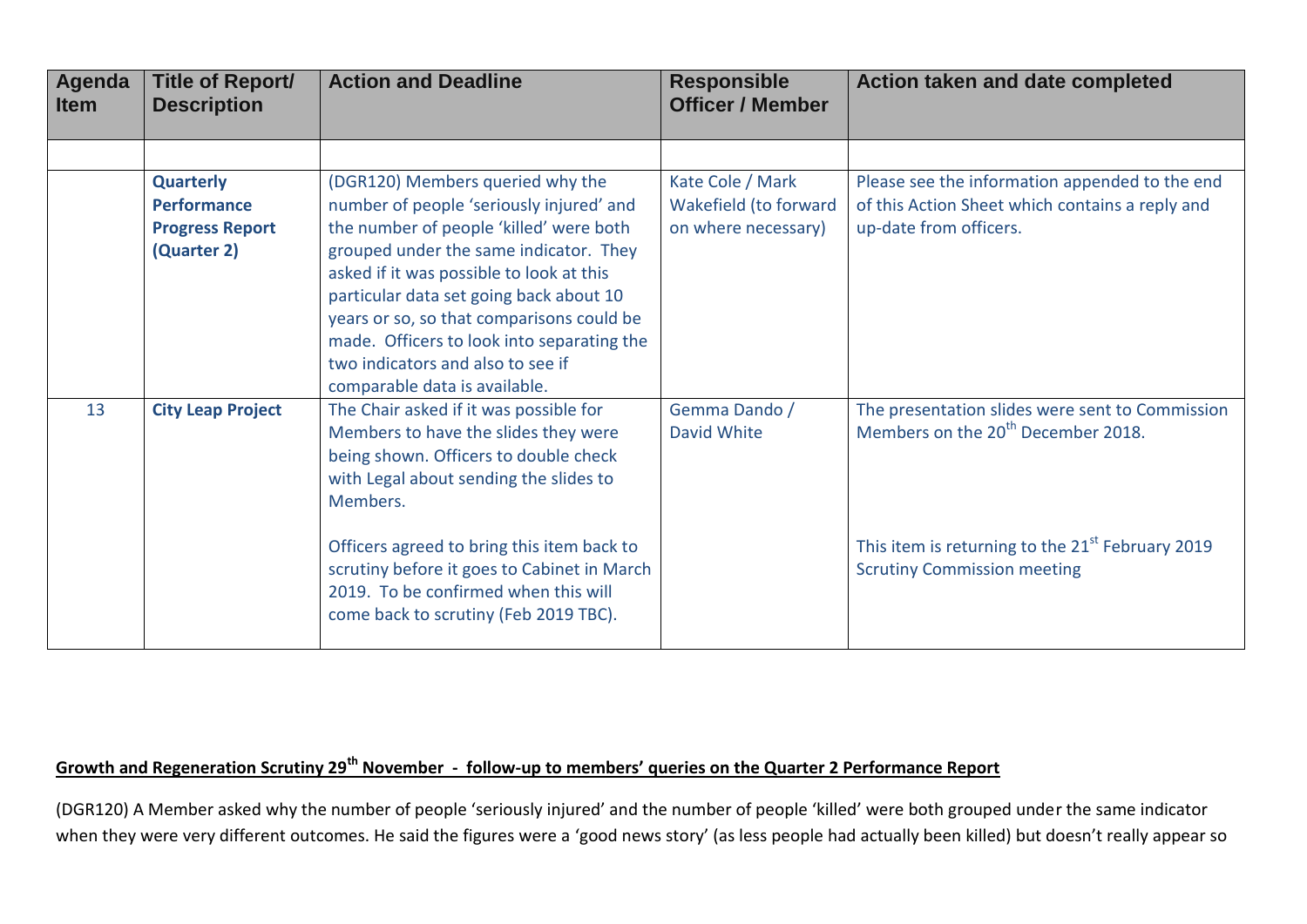when just looking at the figures as they are and asked if it was possible to separate the data so it very clear. Officers said the data was provided by the police but they would look into separating the data. Another Member asked if it was possible to look at this data going back about 10 years or so, so that comparisons could be made. **ACTION: Officers to look into separating the two indicators and also to see if comparable data is available.**

## **Feedback from officers.**

The reporting of Killed and Seriously Injured road causalities is a long-standing national metric. The data is provided to us by Avon and Somerset police and is reported quarterly, but in arrears i.e. at BCC Q1 reporting period (April to June) the calendar months January to March are reported. Data is also subject to an annual review to give validation to any amendments made during the year.

The table below shows the last 10 calendar-years annual total which has now been separated out by the two elements of the measure, "killed" and "seriously injured". In addition, the percentage change year on year has been shown, so the overall reduction of -11.1% between 2008 and 2009 is a positive one so shown in **green,** whereas the number of fatalities between the same two years increased by 55.6% so is noted in **red** as it is negative.

With relatively small numbers it can therefore be seen that minor changes (both positive and negative) can produce some dramatic % changes when comparisons are made. There is not always any strong evidence as to why numbers change so substantially between some years.

| Killed and Seriously Injured (KSI) data - 10 year trend |                     |                                |        |                                   |                      |                             |
|---------------------------------------------------------|---------------------|--------------------------------|--------|-----------------------------------|----------------------|-----------------------------|
| Year                                                    | Total<br><b>KSI</b> | %<br>change<br>year on<br>year | Killed | $\%$<br>change<br>year on<br>year | Seriously<br>injured | % change<br>year on<br>year |
| 2008-2009                                               | 126                 |                                | 9      |                                   | 117                  |                             |
| 2009-2010                                               | 112                 | $-11.1%$                       | 14     | 55.6%                             | 98                   | $-16.2%$                    |
| 2010-2011                                               | 132                 | 17.9%                          | 4      | $-71.4%$                          | 128                  | 30.6%                       |
| 2011-2012                                               | 158                 | 19.7%                          | 11     | 175.0%                            | 147                  | 14.8%                       |
| 2012-2013                                               | 147                 | $-7.0\%$                       | 7      | $-36.4%$                          | 140                  | $-4.8%$                     |
| 2013-2014                                               | 107                 | $-27.2%$                       | 12     | 71.4%                             | 95                   | $-32.1%$                    |
| 2014-2015                                               | 122                 | 14.0%                          | 8      | $-33.3%$                          | 114                  | 20.0%                       |
| 2015-2016                                               | 130                 | 6.6%                           | 8      | 0.0%                              | 122                  | 7.0%                        |
| 2016-2017                                               | 107                 | $-17.7%$                       | 5      | $-37.5%$                          | 102                  | $-16.4%$                    |
| 2017-2018                                               | 79                  | $-26.2%$                       | 12     | 140.0%                            | 67                   | $-34.3%$                    |